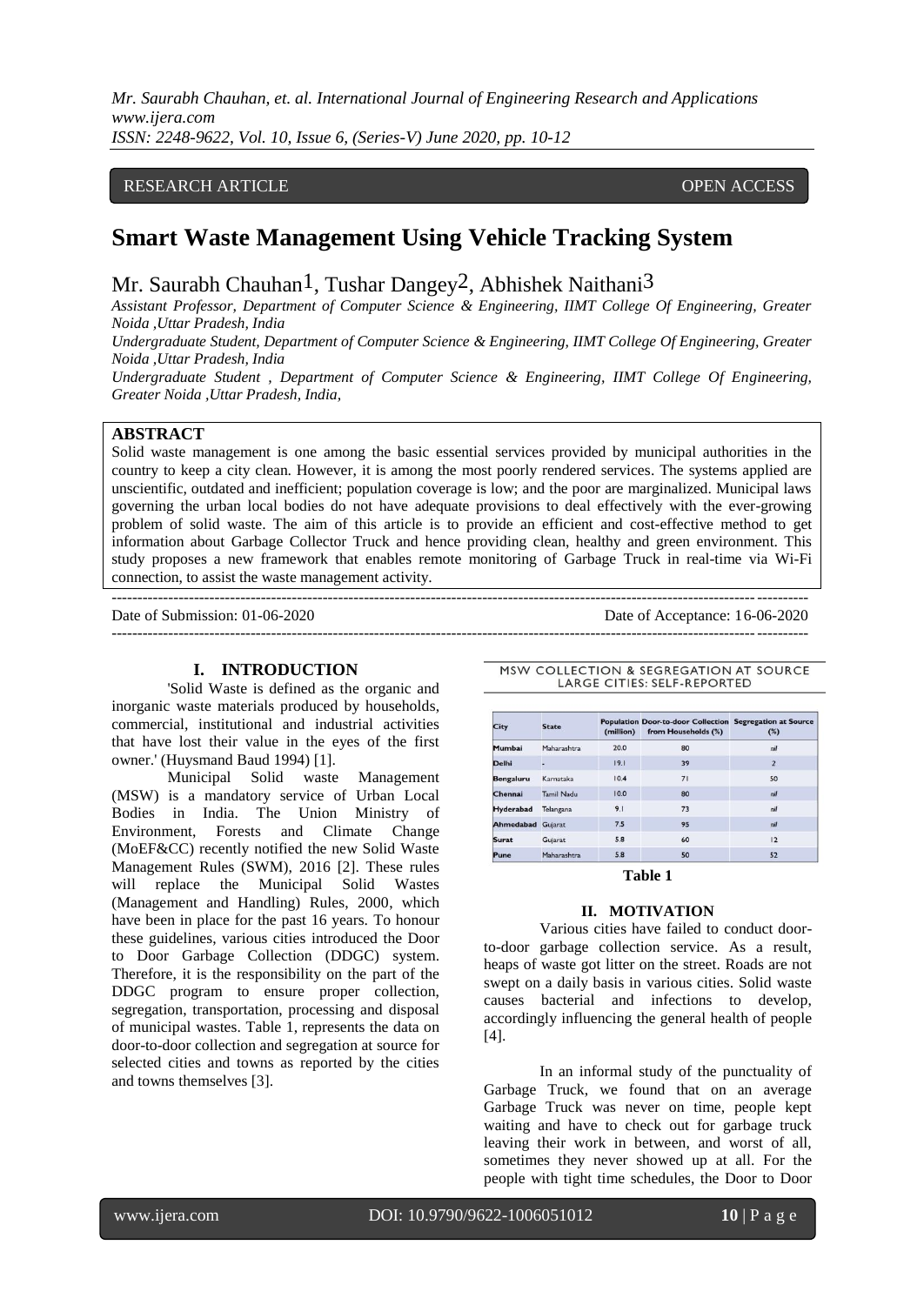Garbage Collection (DDGC) system unreliability can greatly affect them. Customers complaints began to pile up on daily basis. But there is no system to register complaints about each zone.

People would think, "I wish I knew when the Garbage Truck was coming." Our device is engineered to address this question. It will allow anyone with an Internet connection to track the Garbage Truck and know if it is early, on time, late, or even if it is skipping their stop. With this information people can adapt their schedule to meet the projected arrival time and help to register user complaints.

## **III. TECHNOLOGY USED**

### A. GPS Module

Global position system (GPS) is used in vehicles for both navigation and tracking [5]. GPS is a space-based satellite navigation system. It provides location and time information in all weather conditions, anywhere on or near the Earth. The GPS consists of satellites that orbit the earth. These satellites are geosynchronous with an orbital period that is the same as the Earth's rotation period. So, they maintain exactly the same position with respect to the earth below them. All the GPS satellites transmit radio signals, which are then captured by a GPS receiver and used to calculate its geographical position. GPS receiver converts the received signals into position and estimates time. Architectural diagram of Vehicle Tracking System is shown in fig.1.

## B. GSM/GPRS Module

General Packet Radio Service (GPRS) is an enhancement of GSM networks to support packet switched data services such as email and web browser in addition to existing GSM data services such as Short Message Service (SMS) and Circuit Switched Data (CSD) for fax transmission. GPRS operates on the existing GSM network transmission. Thus, it does not overload the existing GSM network traffic and can efficiently provide data services [6].

Global system for mobile communication (GSM) and Global Packet Radio Service (GPRS) is used to establish the communication between computer and GSM/GPRS module. A GSM/GPRS MODEM can perform the following operations:

a) Receive, send or delete SMS messages in a SIM.

b) Read, add, search phonebook entries of the SIM.

c) Make, Receive, or reject a voice call.

#### C. Microcontroller

It is responsible for acting as an interface between GSM module and GSM receiver. A microcontroller is a small computer on a single integrated circuit containing a processor core, data memory, A/D converter and programmable input/output peripherals. In this device the microcontroller is programmed in such a way that it stimulates the GSM modem in message forwarding when a request is sent by the user [7].

#### D. Google Earth and Google Map

Google Earth is a very popular free software that provides maps by satellite images around the world [8]. Google Map is a version of Google Earth that shows the maps on-line using with a web server and a web browser. The program provides plug-ins for community to show objects in the program. Such objects are, for example, 3D objects of skyscrapers using Sketch Up software, pin objects to indicate a point of interest (POI), and line objects to show a track. To show such objects, Google Earth utilizes its own programming language called KML (Keyhole Markup Language) which is an Extensible Markup Language (XML) that is written to describe how the objects are rendered.



**Figure 1:** Architectural Diagram of Vehicle Tracking System

# **IV. WORK DONE : VEHICLE TRACKING SYSTEM**

This system helps to track and determine the position of Garbage Truck of each zone adopting the GPS technology as well as the GSM technology.

Android Studio provides a platform to develop applications for smart phones. Android Studio is selected because it is easy to use and provides user friendly environment. Fig. 2, shows the graphical user interface (GUI) of the android based Smart Waste Management System using Vehicle Tracking System. The login screen is used